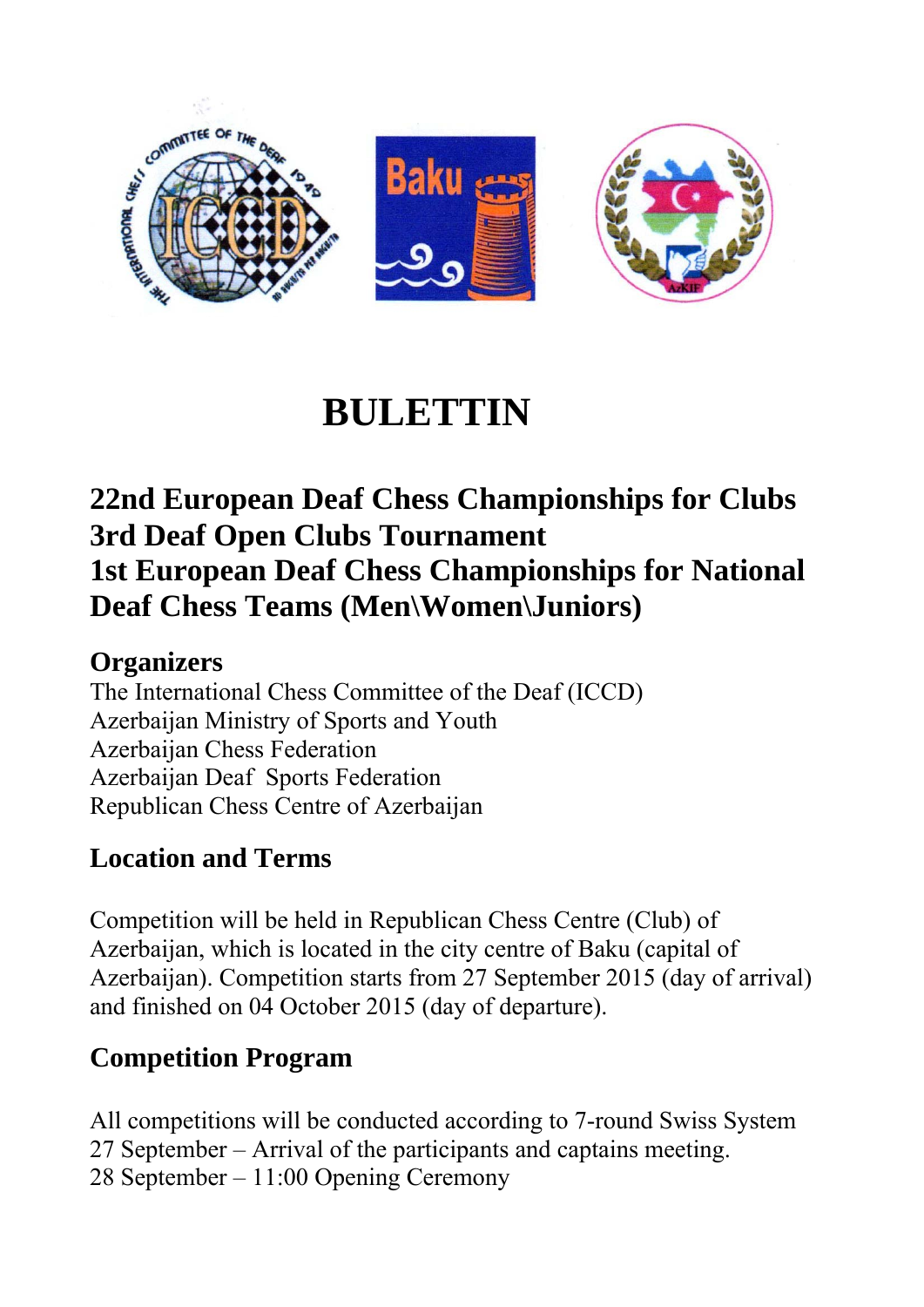15:00 1st round 29 September – 09:30 2nd round 30 September – 09:30 3nd round 15:00 4th round 01 October – Day off 02 October – 09:30 5th round  $15:00$  6th round 03 October – 09:30 7th round 17:00 Closing Ceremony and Banquet 04 October – Departure of the participants

# **ARBITERS**

The Chief Arbiter is INTERNATIONAL ARBITER Nurali Mammadzada (FIDE Id. 13402323). Deputy arbiters will be FIDE licensed arbiters.

## **Time Control**

The official FIDE rate of play is 90 minutes each player for the game with an increment of 30 seconds per move starting from move one.

All played games will be rated for the FIDE rating and FIDE chess international titles.

Any player who arrives at the chessboard 30 min after the start of the session shall lose the game.

# **Ranking**

The sum of scores in each game in a match is referred to as the board points. The team which scores more board points in a match than its opponents receives two match points, and the opponents receive no match points. In case a match ends in such a way that the sum of the board points is equal to that of its opponents, each team receives one match point. However, if both teams score 0 board points, both teams will receive no match points. The ranking will be made according to the match points. The team obtaining the highest number of match points will be declared the winner of the competition.

In the case of equal points, if the teams gain the same number of boards points, the following factors shall decide about their ranking: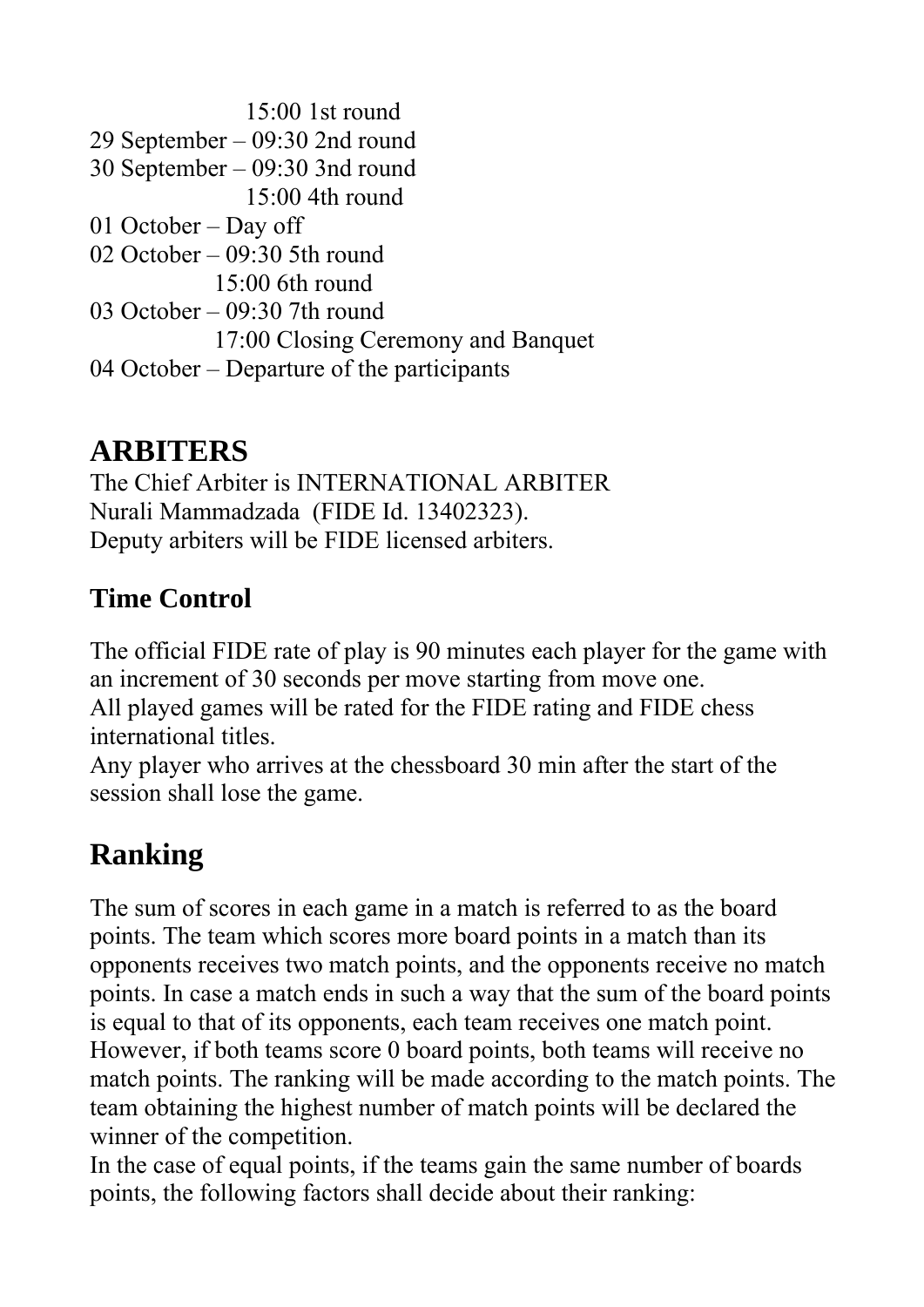a) the better result in the team matches according to the won and drawn games;

b) the mutual results of the teams who have gained the same number of points;

c) the better results at the first two boards in the tournament as a whole;

d) the best score with black in all matches starting with first board.

#### **Registration Conditions**

**Form 1 – deadline: no later than 15 March 2015 Form 2 – deadline: no later than 15 May 2015 Form 3 – deadline: no later than 27 August 2015** 

Tournament "A" **22nd European Deaf Chess Championships for Clubs** 

Team Roster – 4 players + 1 player (reserve)

#### **Tournament "B" 3rd Deaf Open Clubs Tournament**

Team Roster – 4 players + 1 player (reserve)

#### Tournament "C"

**1st European Deaf Chess Championships for National Deaf Chess Teams (Men)** 

Team Roster – 4 players  $+ 2$  player (reserve)

#### **Tournament "D"**

**1st European Deaf Chess Championships for National Deaf Chess Teams (Women)** 

Team Roster – 2 players + 1 player (reserve)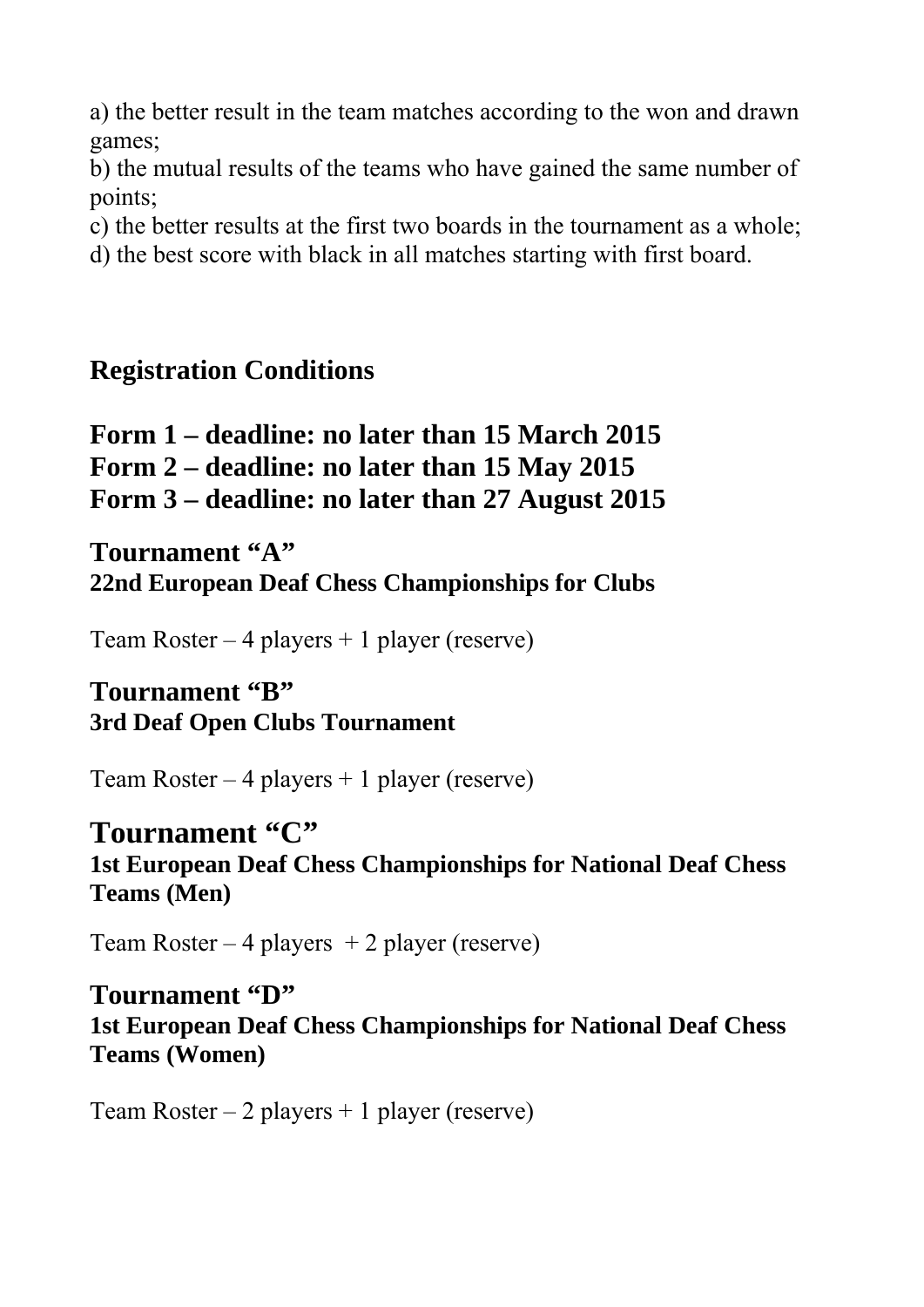#### **Tournament "E" 1st European Deaf Chess Championships for National Deaf Chess Teams (Juniors)**

Team Roster – 2 players (Juniors) + 1 player (Girl)

# **PARTICIPATION**

a) The team captain must submit a list of players of the team in a fixed board order at the beginning of the tournament. This board order may not be changed during the tournament.

b) In the Deaf Chess European Championship, team captains must be deaf.

c) The participants must be members of their National Association or club of the deaf.

d) Persons are considered deaf and eligible if they have a hearing loss of at least 55 dB in the better ear (3-tone frequency average at 500,

1000, and 2000 Hertz ISO 1964 Standards).

e) Every participant must submit to the ICCD an audiogram that is not more than one year old signed by a qualified audiologist. The form for this will be supplied by the ICCD.

Once the participant's audiogram has been accepted by the ICCD, it is likely that no further testing will he required depending upon the type of the hearing loss.

If the audiogram has already been submitted for a previous ICCD event, it is not necessary to submit a new audiogram.

If the audiogram for the participant is not submitted by the countrymember before any ICCD event, a fine (to be determined by the Congress) will be imposed. This participant will be required to undergo audiometric testing and expenses shall be met by the said country member.

f) If doubt arises as to the deafness of a participant the ICCD is entitled to submit that person to an ad hoc examination by a specialist and, if needs be, disqualify the person in question by deleting all the points scored by him and the country represented by him. That country must also meet all expenses for the medical examination. These expenses, however, must first be advanced by the complainant who shall forfeit their expenses, if the accusation is proved to be incorrect.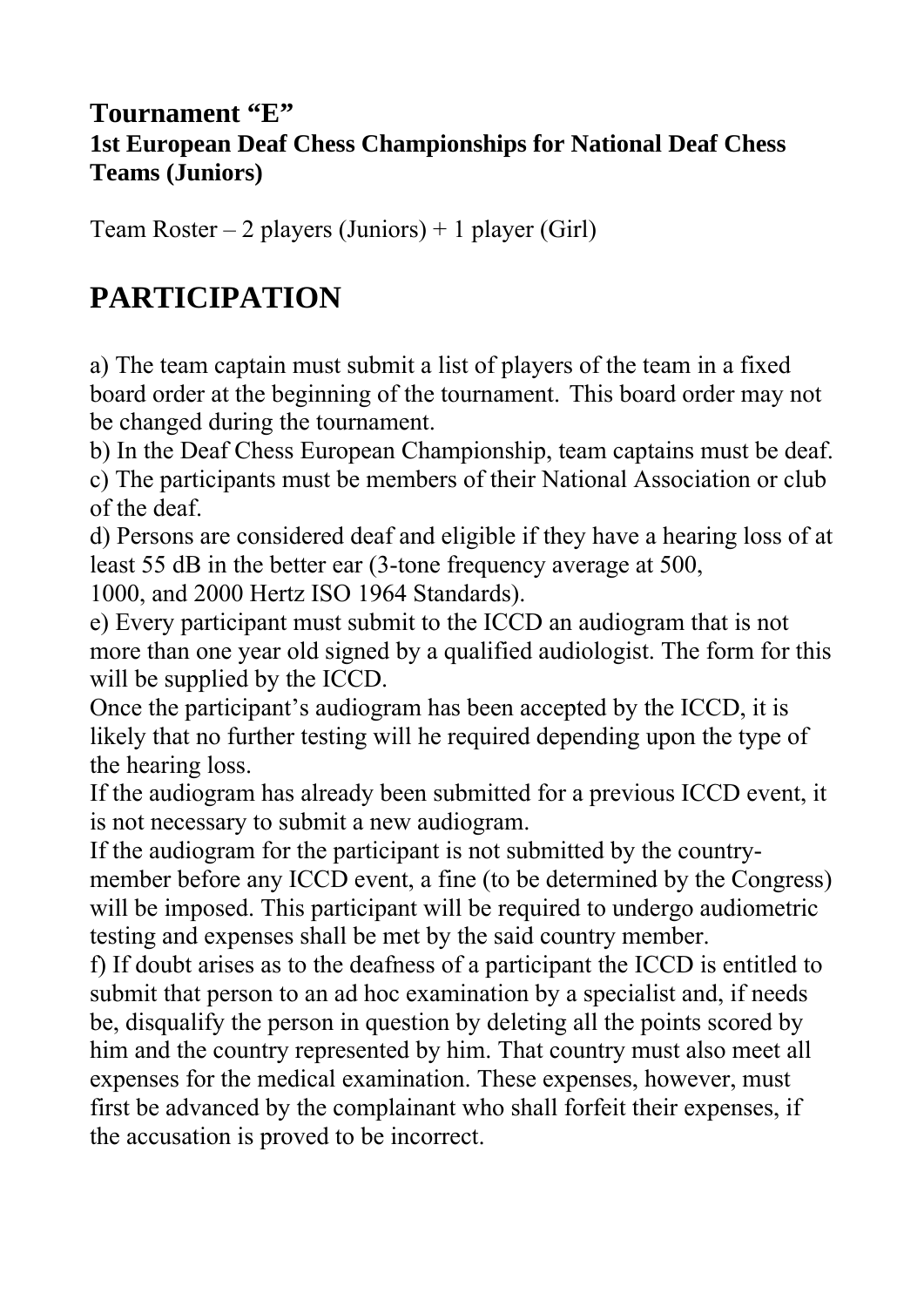g) Participants are forbidden to wear hearing aids during competitions. If a participant is being caught to be wearing a hearing aid during the match, this participant shall forfeit the game.

The cochlear implants are considered equivalent to wearing hearing aids. The function of aids must be switched off during the competition.

h) By the words "player", "participant", both male and female competitors are meant.

## **TEAM CAPTAINS**

The rights and duties of the team captain are as follows:

a) 15 min before the commencement of a round the team captain must submit to the Arbiter and the captain of the other team a list with the names of the players taking part in that round.

If a player fails to appeal at the board at the appointed time his adversary will get the points.

If a team is unable to participate in full strength, only the lower boards may be left out, and all players present must move up.

b) The captain is authorized, in his capacity as captain, to remain in the space reserved for the players, but it will be his duty to see that those of his team's players who do not take part in that round or have finished their games do not remain in the said space.

c) At the end of play, the captain shall be responsible for reporting the results to the Arbiter as well as providing the latter with score sheets on which all terminated games are legibly recorded.

d) The captain must abstain from any intervention during play. He is, however, entitled to advise the players of his team to accept or make an offer of a draw, on condition that he does not make any comments concerning the present situation on the chessboard and confines himself to giving only a brief remark which can in no way be interpreted as an opinion about the possible end of the game.

Any communication between the captain and his players must be made under the control of the Arbiter or the captain of the other team.

e) The captain is entitled to nominate a deputy but is required to do so in a written form to the Arbiter.

f) Only the captain is authorized to lodge protests or any claims on the part of the players.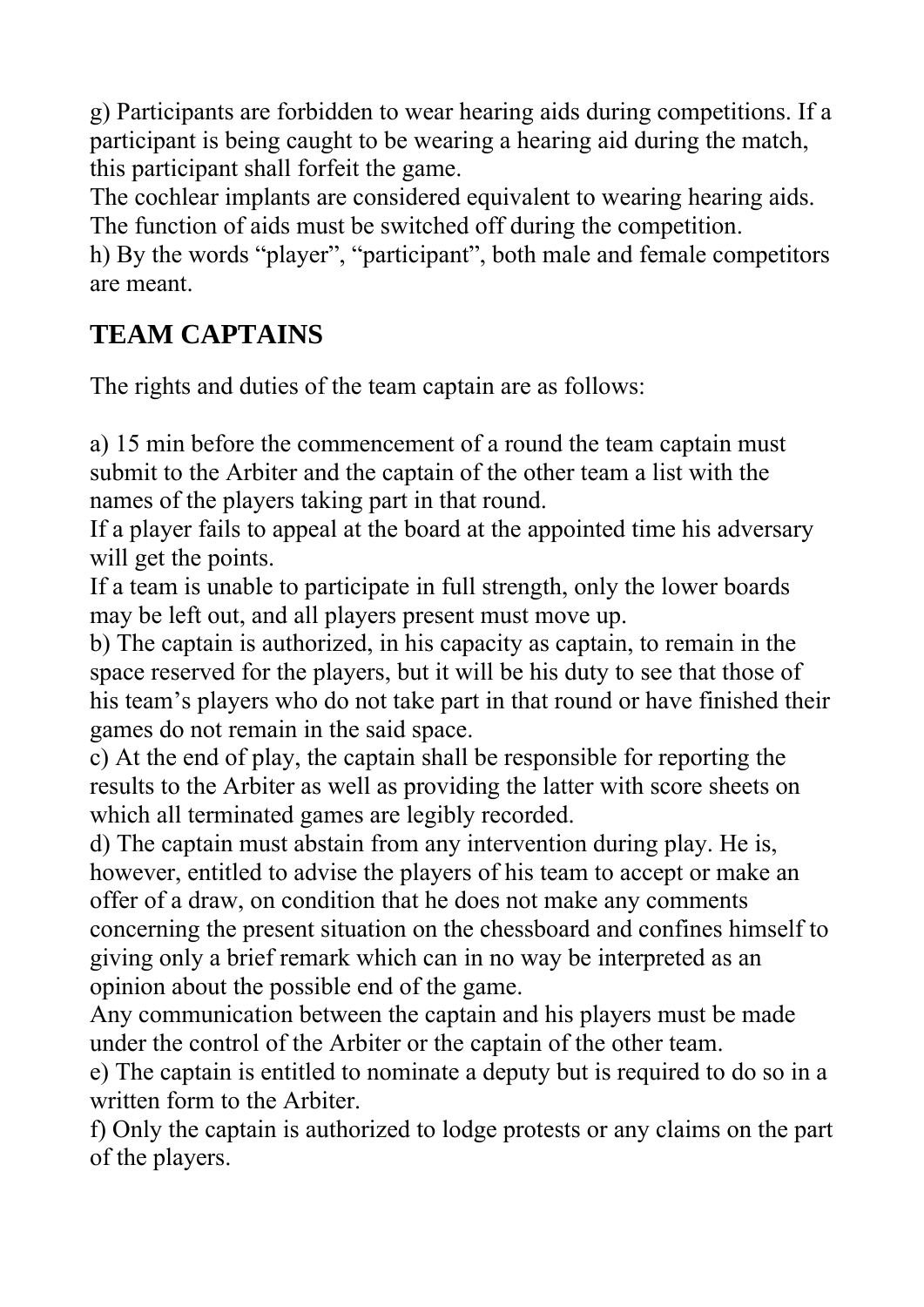g) When duties as specified above have been carried out by the team captain, then the team captain must leave the playing area.

h) The assistant of a player does not have the same rights as the captain of the team and is regarded, at tournaments, as having the same rights and duties as an ordinary spectator.

## **APPEALS PROCEDURE**

Protests against any decision by the Chief Arbiter can be lodged by the team captain with the Council of Arbitration.

The complainant must deposit the fee (50 EUR) as security at the time the protest is lodged. This fee will be refunded if the decision is in his team's favor. If not, the ICCD shall be the beneficiary.

The Council of Arbitration includes the following people:

a) representative of the ICCD Board

b) two members

No member of the Council of Arbitration shall have the right to vote when decisions are debated involving his own country-member team. Not with standing this provision every member of the Council of Arbitration shall be entitled to take part in the discussion of any question submitted to the council.

A decision by the Council of Arbitration shall come into force immediately and it shall be final as regards the result of the tournament. The losing party may, however, bring the decision before the ICCD Congress, which shall then confine itself to declaring whether or not the decision was right, without this declaration affecting the result of the tournament.

## **Participation Fee**

**ICCD Treasurer will e-mail all countries-participants (after 15 March 2015) with an official invoice according to the information which was indicated in the Form 1.** 

#### **Accommodation and Meals**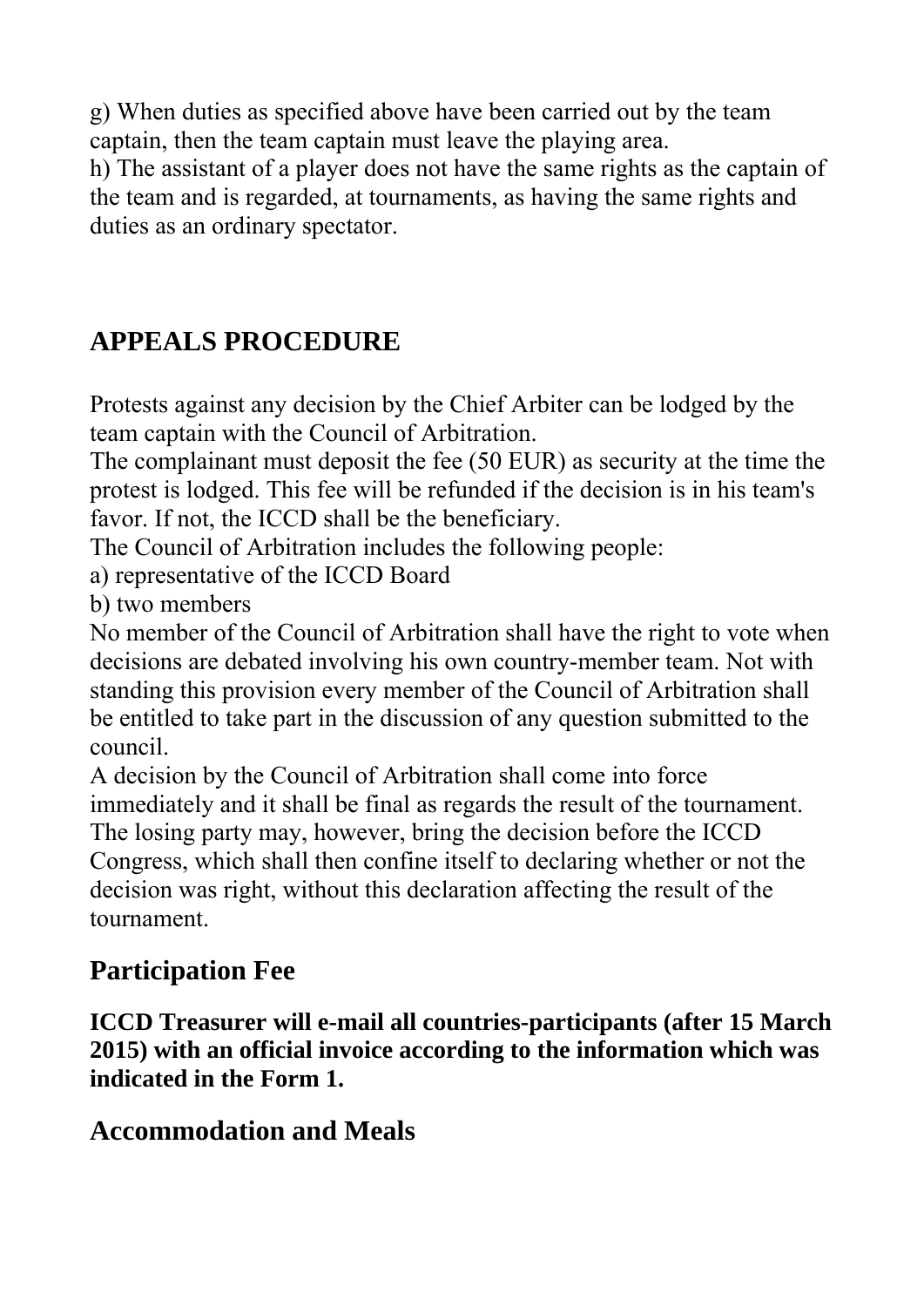#### **Look at ENTRY FORM 2**

## **Medical Insurance**

All participants should obtain medical insurance, according to the European standards.

### **Currency exchange rate in Azerbaijan (01.01.2015):**

One (1) Azerbaijan Manat (AZN) = One (1) Euro

### **Visa**

1. For all CIS countries (Commonwealth of Independent States) - visa-free regime, except Turkmenistan. All citizens of CIS countries should obtain passport for travelling abroad.

2. Citizens of Israel and Turkey can get visa in the airport upon arrival, but only if they have official invitation from Azerbaijan Deaf Sports Federation.

3. Citizens of other countries should obtain visa in the Embassy of Azerbaijan.

**(For example: Athletes from Germany should provide documents for visa to the Embassy of Azerbaijan which is located in Berlin.)** 

 4) Citizens of countries where there is no Embassy of Azerbaijan should obtain visa with the help of Deaf Sports Federation of Azerbaijan.

# **GENERAL**

a) The competition is conducted in accordance with FIDE Law of Chess and ICCD Statutes and Regulations.

b) All participants are required to settle their obligations to the I.C.C.D. and the organizer before the start of the competition.

All participants must use the accommodations provided by the organizer according the FIDE official rules that can be found here:

http://www.fide.com/images/stories/NEWS 2012/FIDE/FIDE Organise rs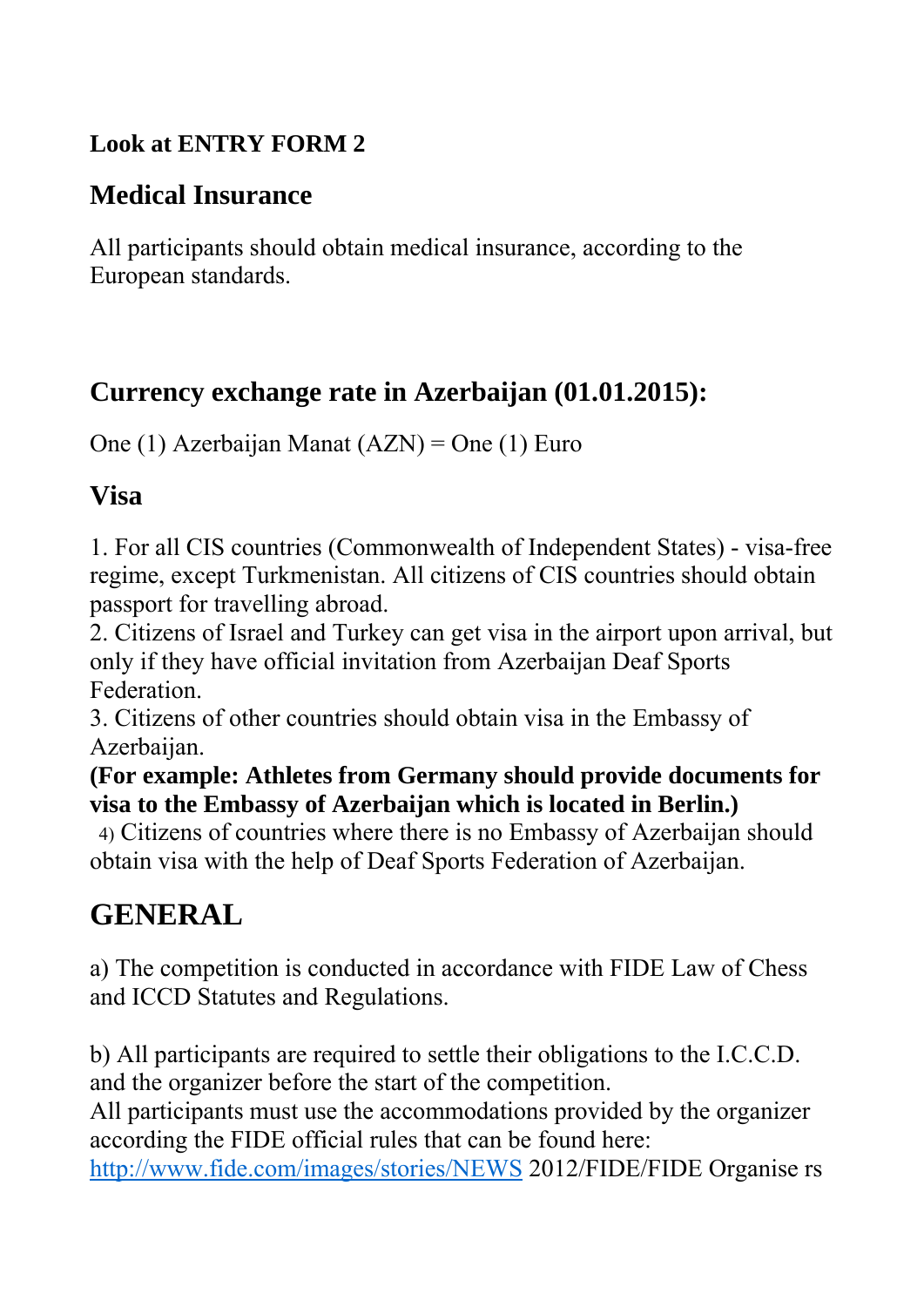Manual.pdf (page 11 - C. GENERAL REGULATIONS FOR FIDE COMPETITIONS paragraph 12 of the Organization section).

## **If you have any questions, feel free to contact with Organizing Committee:**

AZ-1009, Azerbaijan, Baku, Azerbaijan Ave. 42a, Republican Chess Center (Club)

Tel.: +99450 663-00-72; +99455 808-44-48; +99455 686-93-52 (SMS only)

Webpage: www.chessclub.az

E-mail: magicavia@mail.ru akif\_1952@rambler.ru іvankulakov49@gmail.com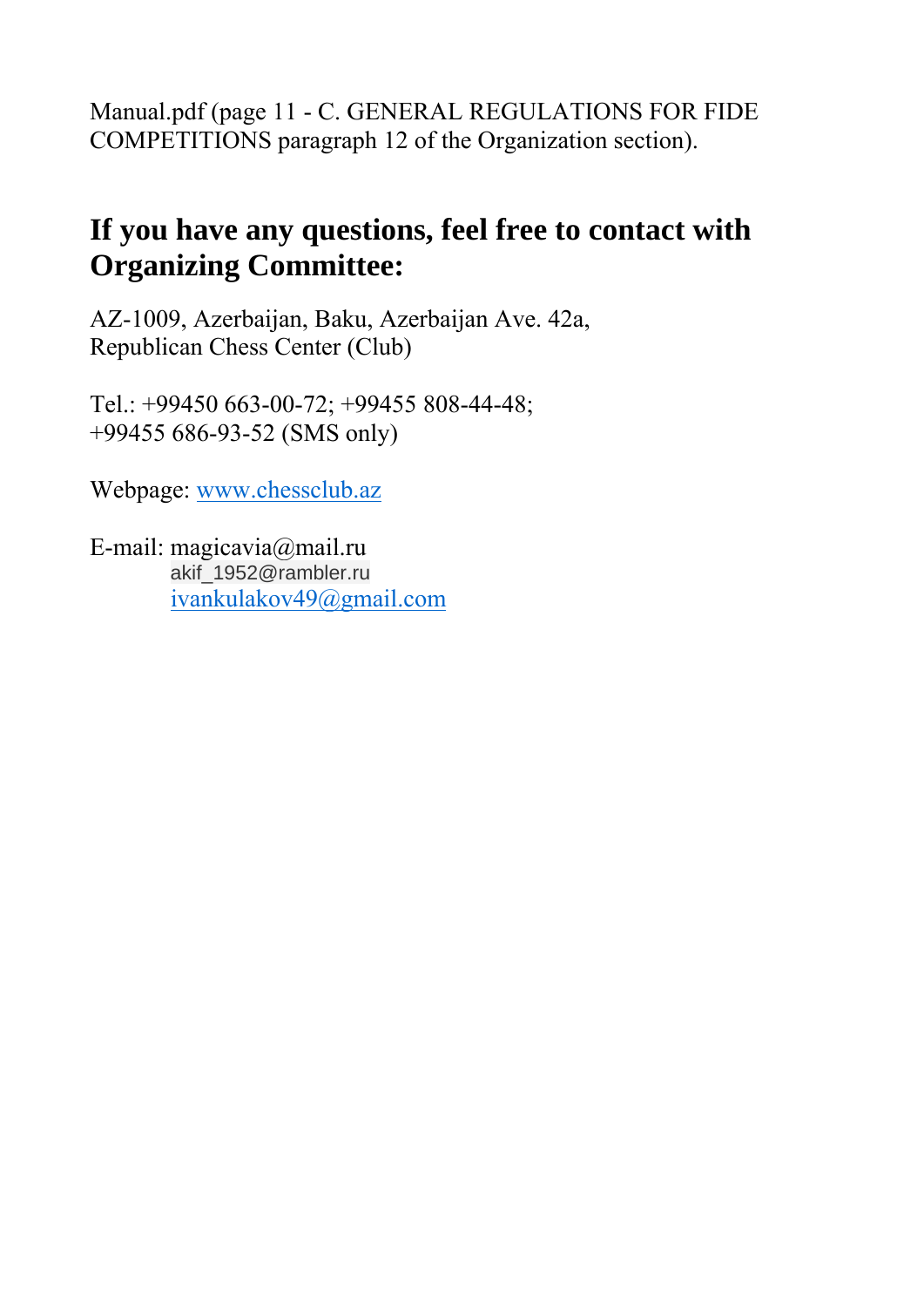

22nd European Deaf Chess Championships for Clubs September 27-October 4, 2015 Baku, Azerbaijan (each club team may have up to 5 players  $-4 + 1$  (rezerve)

Country member \_\_\_\_\_\_\_\_\_\_\_\_\_\_

Name of Club\_\_\_\_\_\_\_\_\_\_\_\_\_\_\_\_\_

We will participate: Yes/No Number of Players

Number of Officials/Visitors \_\_\_\_\_\_\_\_\_\_\_\_\_\_\_\_\_\_\_\_\_\_

Name of person and position: \_\_\_\_\_\_\_\_\_\_\_\_\_\_\_\_\_\_\_\_\_

Signature: \_\_\_\_\_\_\_\_\_\_\_\_\_\_\_\_\_\_\_\_\_\_\_\_\_\_\_\_\_\_\_\_\_\_\_\_

Email address: \_\_\_\_\_\_\_\_\_\_\_\_\_\_\_\_\_\_\_\_\_\_\_\_\_\_\_\_\_\_\_\_

Date: \_\_\_\_\_\_\_\_\_\_\_\_\_\_\_\_\_\_\_\_\_\_\_\_\_\_\_\_\_\_\_\_\_\_\_\_\_\_\_\_

### **DEALINE FOR SUBMISSION OF THIS ENTRY FORM 1: March 15, 2015**

Please fill out and email this Entry Form 1 to:

Akif Hajiyev director of the Organizing Committee – Baku – 2015 akif 1952@rambler.ru and Majid Afandiyev Prezident of the Organizing Committee –Baku – 2015 magicavia@mail.ru and Ivan Kulakov ICCD Secretary General ivankulakov49@gmail.com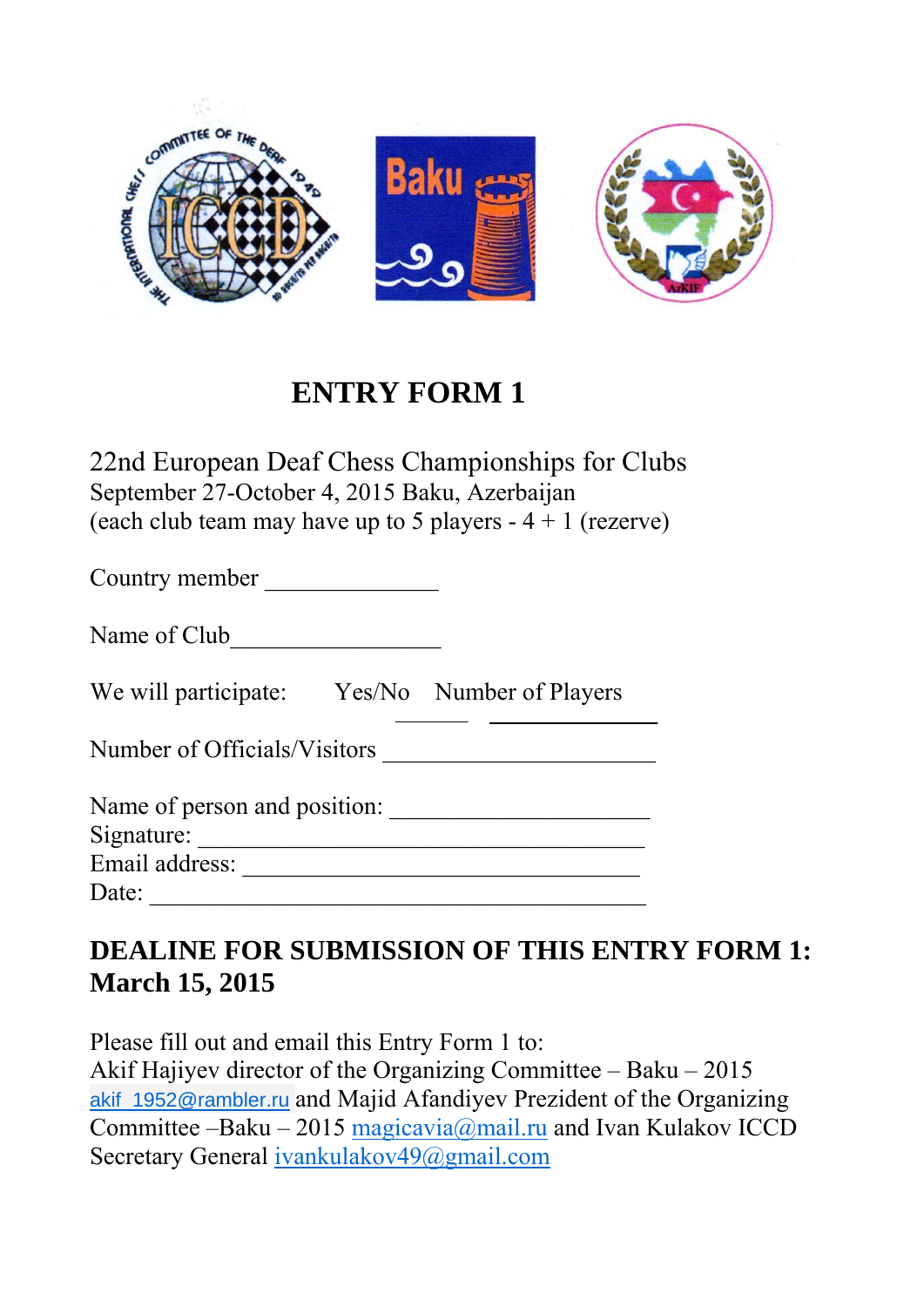

#### **3nd ICCD club team open tournament**

September 27-October 4, 2015 Baku, Azerbaijan (each club team may have up to 5 players  $-4 + 1$  (rezerve)

Country member \_\_\_\_\_\_\_\_\_\_\_\_\_\_

We will participate: Yes/No Number of Players

Number of Officials/Visitors \_\_\_\_\_\_\_\_\_\_\_\_\_\_\_\_\_\_\_\_\_\_

| Name of person and position: |  |
|------------------------------|--|
| Signature:                   |  |

Email address: \_\_\_\_\_\_\_\_\_\_\_\_\_\_\_\_\_\_\_\_\_\_\_\_\_\_\_\_\_\_\_\_

Date:

## **DEALINE FOR SUBMISSION OF THIS ENTRY FORM 1: March 15, 2015**

Please fill out and email this Entry Form 1 to: Akif Hajiyev director of the Organizing Committee  $-$  Baku  $-$  2015 akif\_1952@rambler.ru and Majid Afandiyev Prezident of the Organizing Committee –Baku – 2015 magicavia@mail.ru and Ivan Kulakov ICCD Secretary General ivankulakov49@gmail.com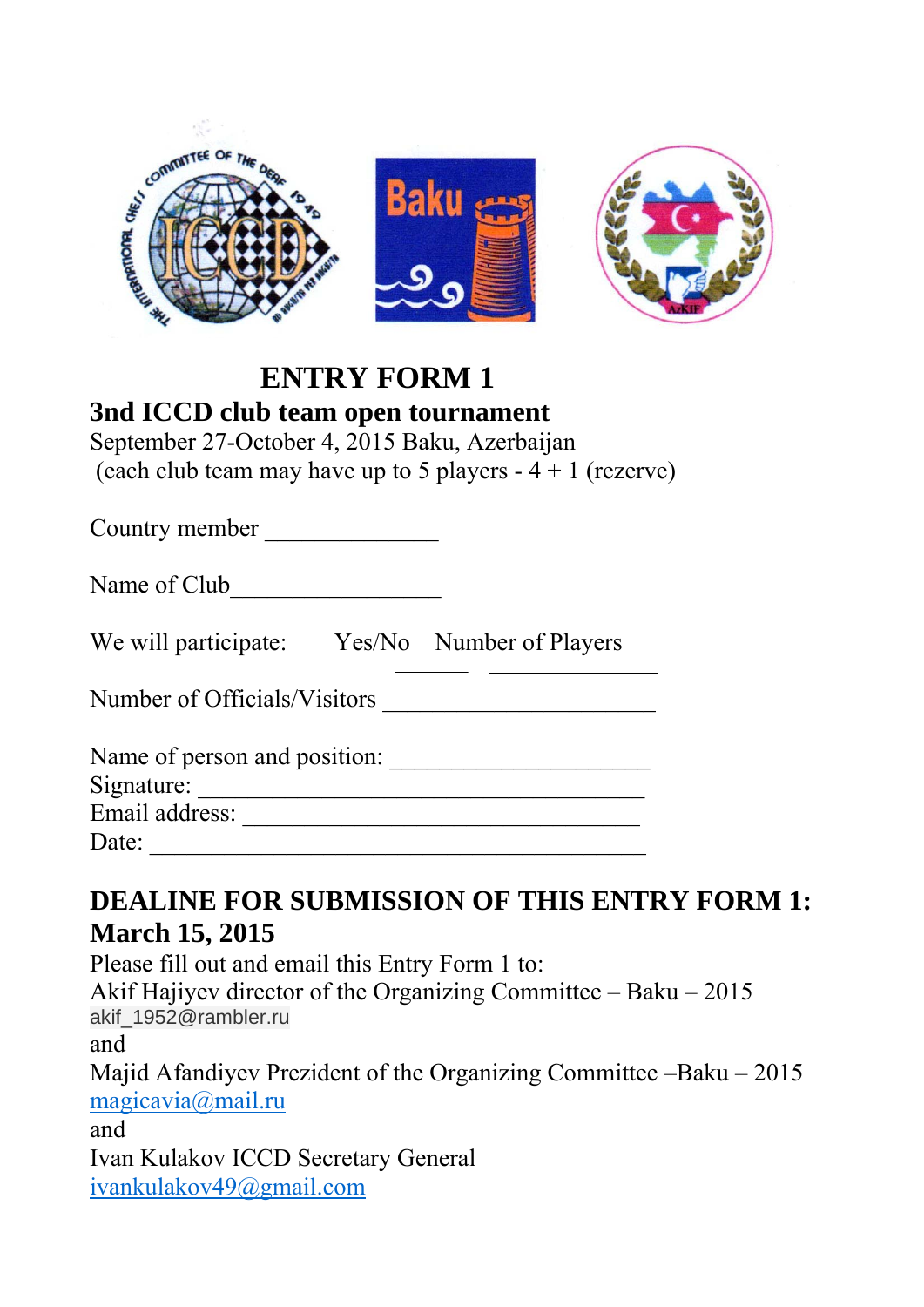

### **ENTRY FORM 1 1st European nations team championship**

September 27-October 4, 2015 Baku, Azerbaijan

| Category: Men (up to 6 players $-4 + 2$ reserve player): - Yes                                              |         | N <sub>0</sub> |
|-------------------------------------------------------------------------------------------------------------|---------|----------------|
| Category: Women (up to 3 players $-2 + 1$ reserve player): $-$ Yes                                          |         | N <sub>0</sub> |
| Category: Youth ((each player must be up to age $19$ ;<br>team may include up 3 players - $2$ boy + 1 girl) | $- Yes$ | N <sub>0</sub> |
| Country member<br>We will participate:<br>Number of Players                                                 |         |                |
| Number of Officials/Visitors                                                                                |         |                |
| Name of person and position:<br>Signature:                                                                  |         |                |
| Email address:                                                                                              |         |                |
| Date:                                                                                                       |         |                |

## **DEALINE FOR SUBMISSION OF THIS ENTRY FORM 1: March 15, 2015**

Please fill out and email this Entry Form 1 to: Akif Hajiyev director of the Organizing Committee – Baku – 2015 akif 1952@rambler.ru and Majid Afandiyev Prezident of the Organizing Committee –Baku – 2015 magicavia@mail.ru and Ivan Kulakov ICCD Secretary General ivankulakov49@gmail.com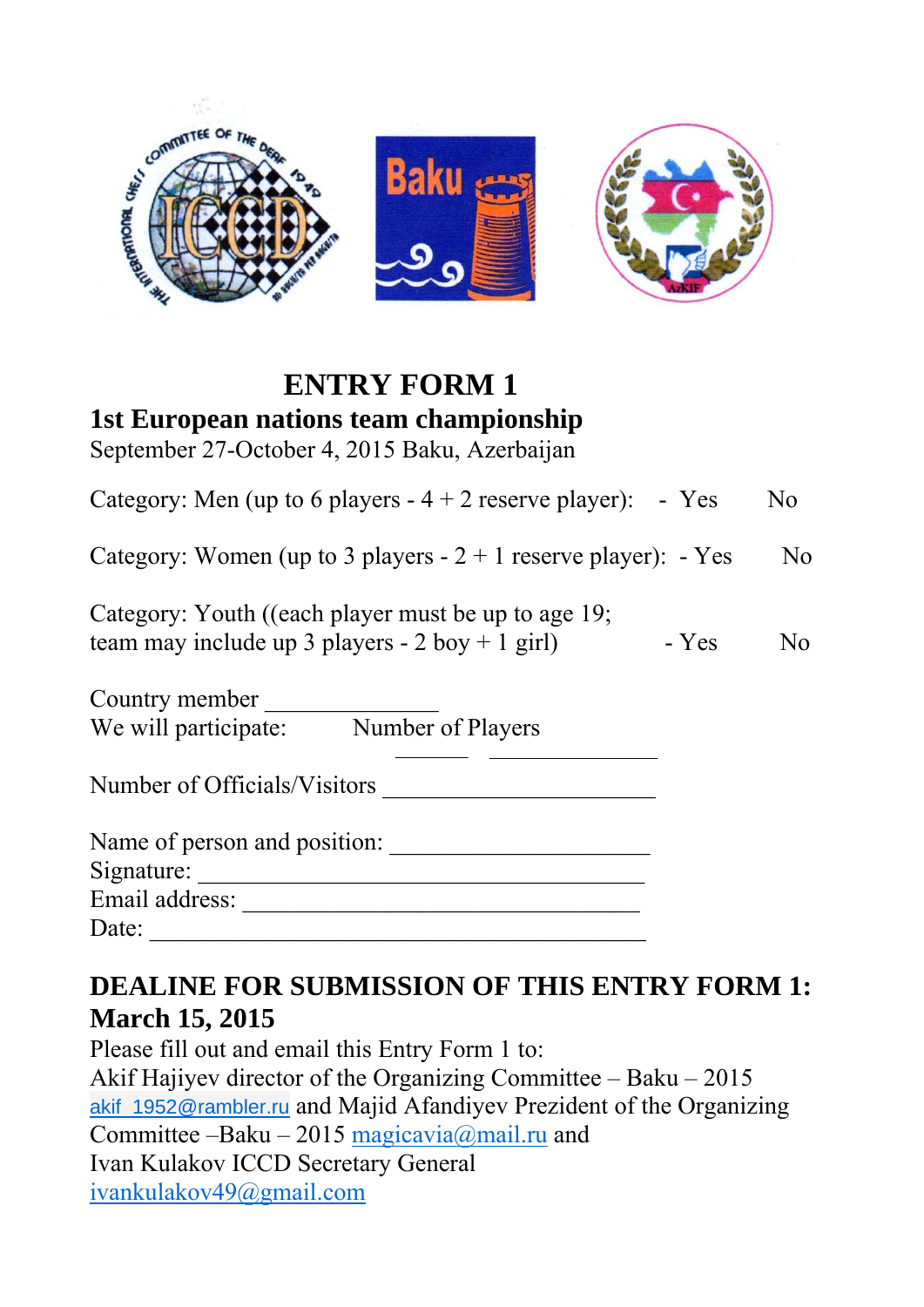

#### **22nd European Deaf Chess Championships for Clubs 3rd Deaf Open Clubs Tournament 1st European Deaf Chess Championships for National Deaf Chess Teams (Men\Women\Juniors)**

September 27-October 4, 2015 Baku, Azerbaijan

Country member

Number of Players

Number of Officials/Visitors

Hotel room booking September 27 – October 4, 2015

| Type of room                |  |  | No. of person! No. of nights! Price per person! Total |
|-----------------------------|--|--|-------------------------------------------------------|
| *Single room                |  |  | 75 Euro                                               |
| ***Double room (per person) |  |  | 70 Euro                                               |
| **Double room (per person)  |  |  | 65 Euro                                               |
| *Double room (per person)   |  |  | 55 Euro                                               |
| Banquet                     |  |  | 30 Euro                                               |

Total payment

\*\*\*(includes breakfast, lunch, dinner and transport) \*\*(includes breakfast, dinner and transport)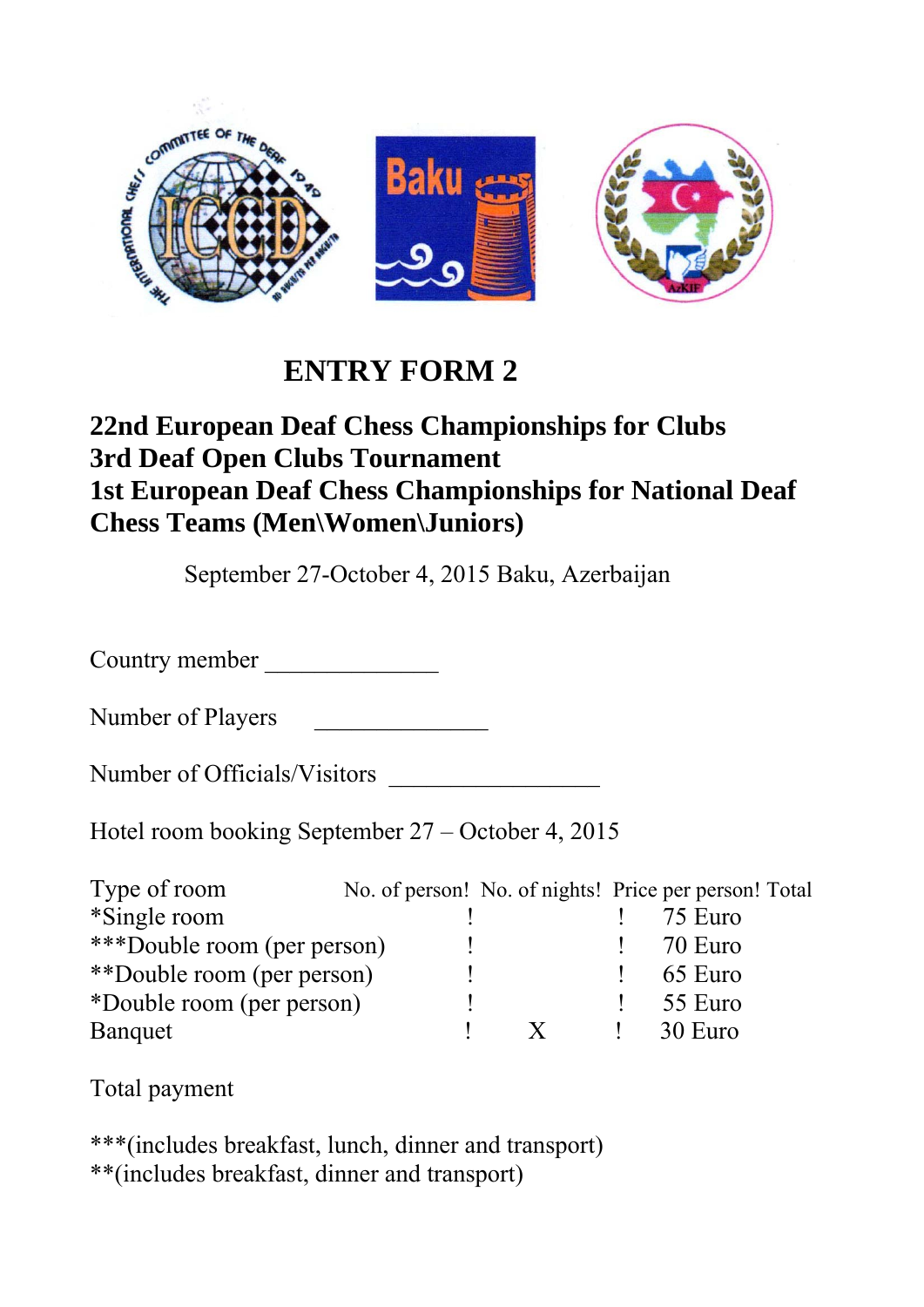\*(includes only breakfast and transport)

1st payment – no less than 30% by 1st June 2015 2nd payment – no less than 70% by 1st July 2015 Residual payment – by arrival day

#### **Person taking part into competition and not booking hotel through organizing committee must pay a participation fee – 50 Euro per person.**

Payment in EURO:

Recipient of found Az.Karlar Idman Federarasiyasi I.B. Addresses of recipient Lermontov str. 109 apt.8a

Bank account EUR AZ85IBAZ38190019789360499209 Bank name International Bank of Azerbaijan Sabail Branch SWIFT code IBAZAZ2X Addresses of bank Lev Tolstoy str. 191, Baku, Azerbaijan, Phone (99412)498-08-76 Email sab@ibaraz.com

Correspondent Bank account EUR 400 88 66030 01 Correspondent Bank name Commerzbank AG, Franfurkt am Main Correspondent Bank SWIFT: COBADEFF

Payment in USD:

Recipient of found Az.Karlar Idman Federarasiyasi I.B. Addresses of recipient Lermontov str. 109 apt.8a

Bank account USD  $AZ08IBAZ38190018409360499209$ Bank name The International Bank of Azerbaijan Sabail Branch SWIFT code IBAZAZ2X Addresses of bank Lev Tolstoy str. 191, Baku, Azerbaijan, Phone (99412)498-08-76 Email sab@ibaraz.com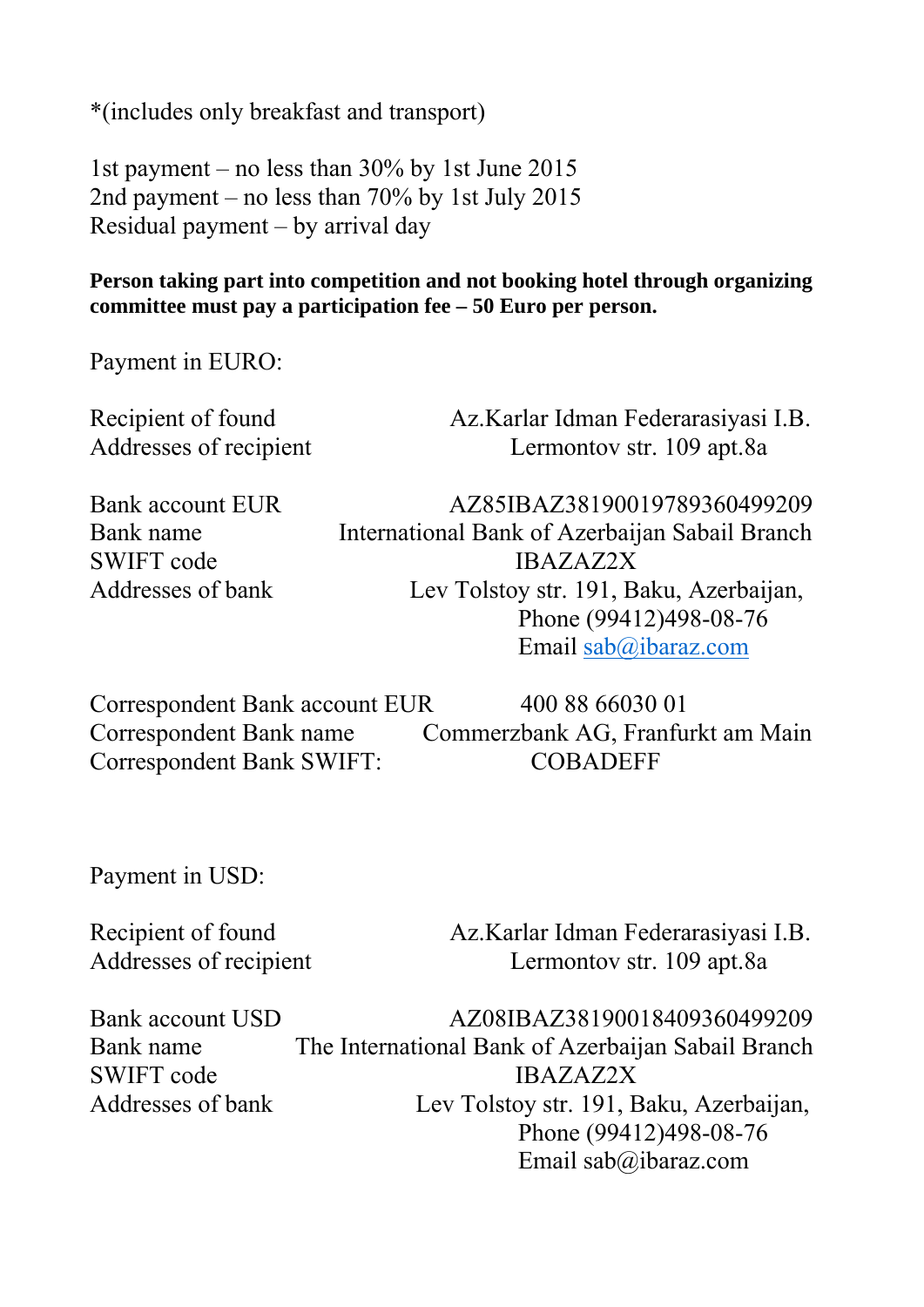Correspondent Bank account USD USD 001-1-230521 Correspondent Bank name JP Morgan Chase Bank, New York Correspondent Bank SWIFT: CHASUS33

Name of person and position:

Signature: \_\_\_\_\_\_\_\_\_\_\_\_\_\_\_\_\_\_\_\_\_\_\_\_\_\_\_\_\_\_\_\_\_\_\_\_\_\_\_\_\_\_\_

Email address:\_\_\_\_\_\_\_\_\_\_\_\_\_\_\_\_\_\_\_\_\_\_\_\_\_\_\_\_\_\_\_\_\_\_\_\_\_\_\_\_\_\_

Date: \_\_\_\_\_\_\_\_\_\_\_\_\_\_\_\_\_\_\_\_\_\_\_\_\_\_\_\_\_\_\_\_\_\_\_\_\_\_\_\_\_\_\_\_\_\_\_\_\_

### **DEALINE FOR SUBMISSION OF THIS ENTRY FORM 2: May 15, 2015**

Please fill out and email this Entry Form 2 to: Akif Hajiyev Director of the Organizing Committee – Baku-2015 akif\_1952@rambler.ru and Majid Afandiyev President of the Organizing Committee - Baku-2015 magicavia@mail.ru and Ivan Kulakov ICCD Secretary General Ivankulakov49@gmail.com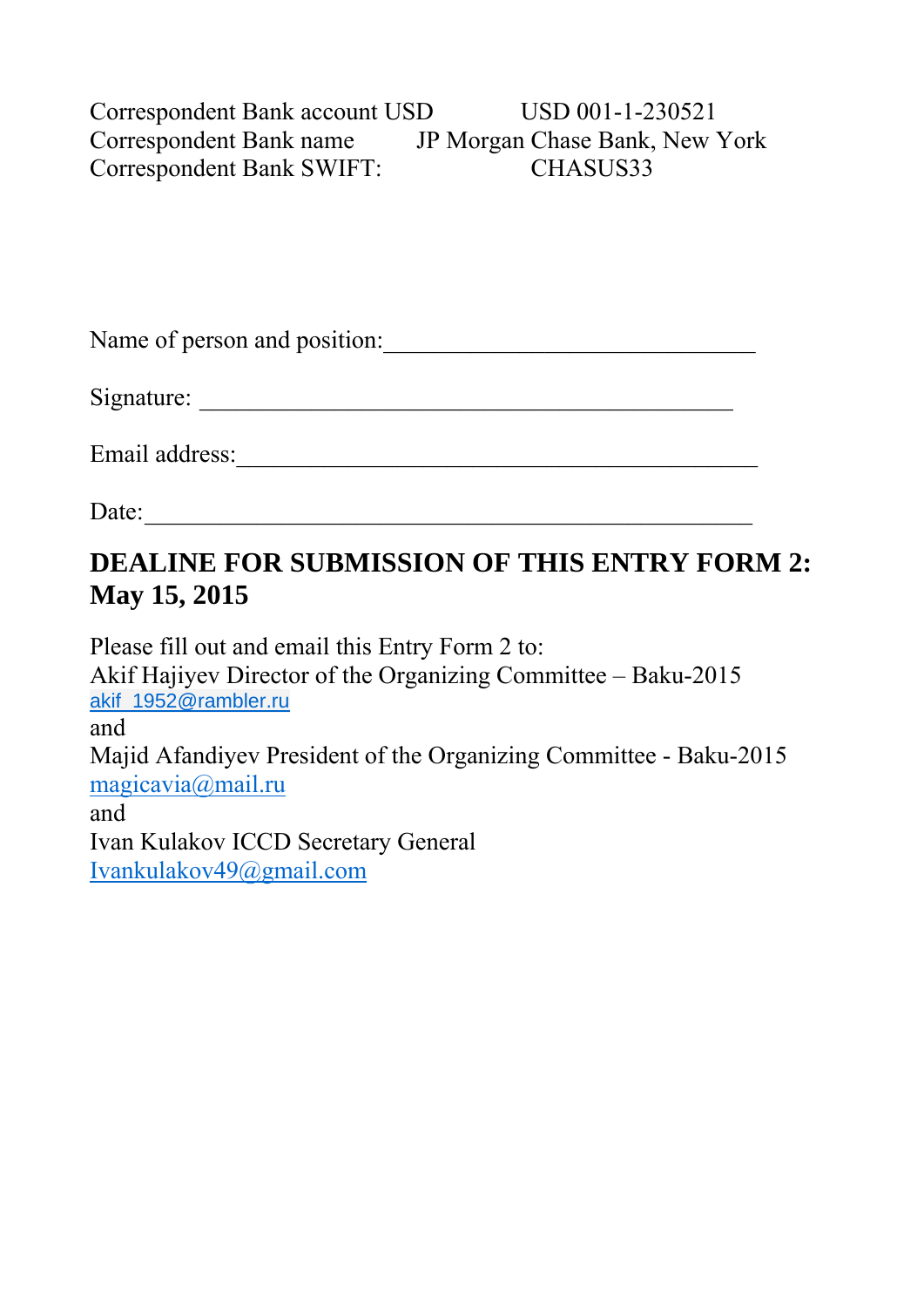

#### **22nd European Deaf Chess Championships for Clubs 3rd Deaf Open Clubs Tournament 1st European Deaf Chess Championships for National Deaf Chess Teams (Men\Women\Juniors)**

September 27-October 4, 2015 Baku, Azerbaijan

2.

Country member \_\_\_\_\_\_\_\_\_\_\_\_\_\_

Name of Club\_\_\_\_\_\_\_\_\_\_\_\_\_\_\_\_\_

Type of Competition\_\_\_\_\_\_\_\_\_\_\_\_\_\_\_

Names of Players:

| <b>ELO</b> Rating |
|-------------------|
| <b>ELO</b> Rating |
| <b>ELO</b> Rating |
| <b>ELO</b> Rating |
| <b>ELO</b> Rating |
| <b>ELO</b> Rating |

Names of Officials/Visitors: 1.\_\_\_\_\_\_\_\_\_\_\_\_\_\_\_\_\_\_\_\_\_\_\_\_\_\_\_\_\_\_